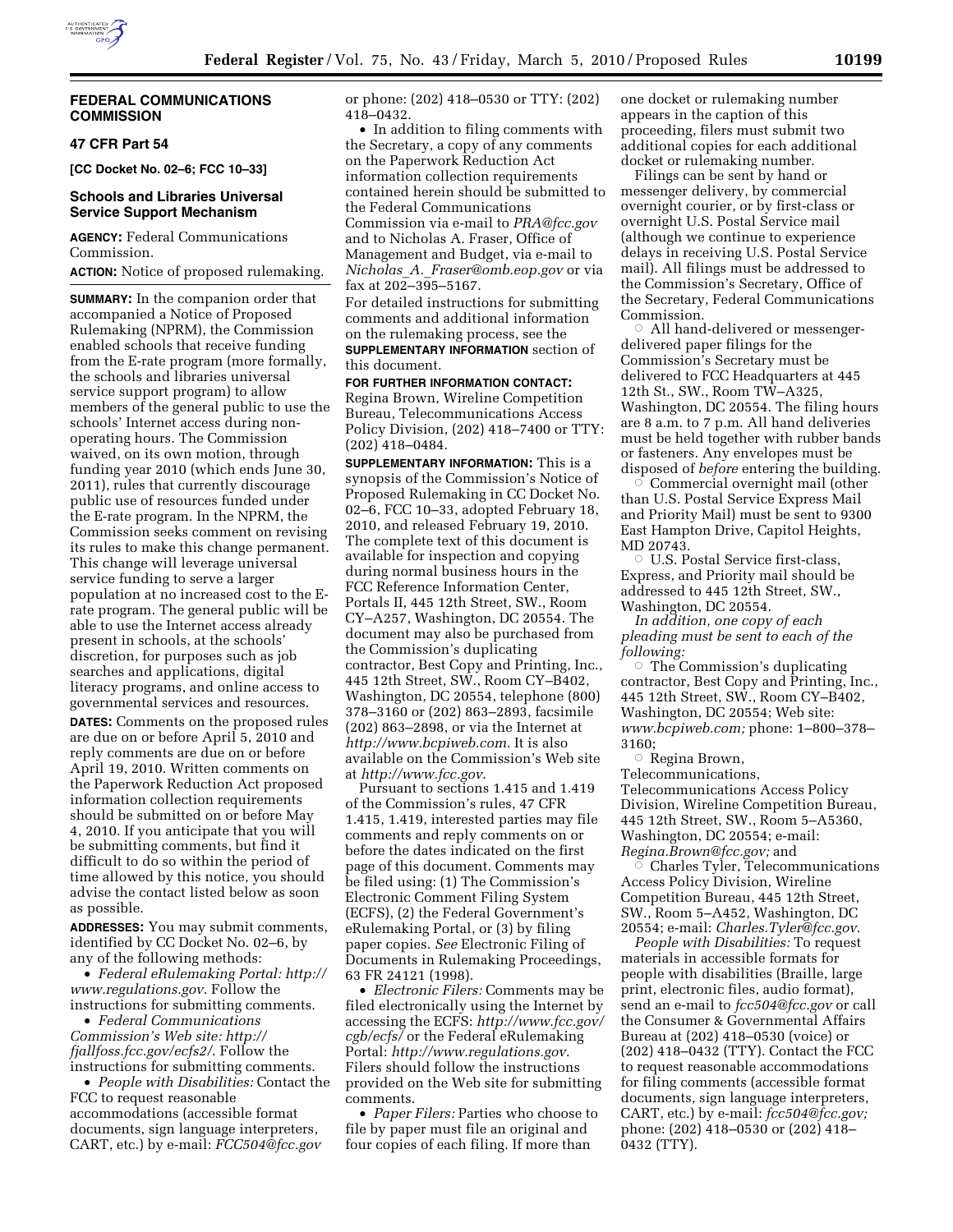Filings and comments are also available for public inspection and copying during regular business hours at the FCC Reference Information Center, Portals II, 445 12th Street, SW., Room CY–A257, Washington, DC 20554. Copies may also be purchased from the Commission's duplicating contractor, BCPI, 445 12th Street, SW., Room CY– B402, Washington, DC 20554. Customers may contact BCPI through its Web site: *http://www.bcpiweb.com*, by e-mail at *fcc@bcpiweb.com*, by telephone at (202) 488–5300 or (800) 378–3160 (voice), (202) 488–5562 (TTY), or by facsimile at (202) 488– 5563.

# **I. Synopsis of the Notice of Proposed Rulemaking**

1. Currently, the Commission's rules require schools to certify that they will use E-rate funded services solely for "educational purposes," defined as activities that are integral, immediate, and proximate to the education of students. In the NPRM, the Commission specifically seeks comment on whether it should revise sections 54.504(b)(2)(v) and  $54.504(c)(1)(vii)$  of its rules to allow schools to use underutilized services and equipment funded under the E-rate program for other, secondary purposes, instead of solely for ''educational purposes'' as is now required under its rules. Specifically, the Commission proposes to revise sections  $\overline{54.504(b)(2)}(v)$  and  $54.504(c)(1)(vii)$  of its rules to require applicants to certify that ''[t]he services the applicant purchases at discounts will be used primarily for educational purposes \* \* \*.'' It tentatively concludes that, if

it revise sections  $54.504(b)(2)(v)$  and  $54.504(c)(1)(vii)$  of its rules to allow schools to use underutilized services and equipment funded under the E-rate program for other, secondary purposes, consistent with the Communications Act, E-rate funds must, in the first instance, be used for educational purposes and students shall always get first priority in use of the schools' resources. Any additional use of the services purchased under the E-rate program thus must be incidental to the primary purpose of the E-rate funds.

2. In the companion order, in granting a waiver of these rules, the Commission set forth certain conditions regarding other uses of school facilities that choose to allow the community to use their E-rate funded services: (1) Schools participating in the E-rate program are not permitted to request more services than are necessary for "educational purposes''; (2) any community use of Erate funded services at a school facility is limited to non-operating hours, such

as after school hours or during times when the students are out of school; and (3) consistent with the Communications Act, schools' discounted services or network capacity may not be "sold, resold, or transferred by such user in consideration for money or any other thing of value.'' In the NPRM, the Commission, if it revises its rules, tentatively concludes that it would continue to impose these conditions and seeks comment on that conclusion. It also seeks comment on whether there are any additional conditions to guard against waste, fraud, and abuse that it should impose on schools that allow community use of their E-rate funded services and equipment. Further, the Commission seeks comment on any practical or operational implications such a change in its rules would have on schools and the community at large. Lastly, the Commission invites comment on whether it should modify our definition of educational purposes. Commenters should address whether modification of that definition would accomplish the objectives of maximizing the use of facilities and services supported by E-rate funding and reducing the likelihood of waste, fraud, and abuse.

3. The Commission proposes these rule revisions for a number of reasons. First, the Commission believes that changing these rules will leverage E-rate funds to serve a larger population at no increased cost to the E-rate program. Currently, services and facilities purchased using E-rate funding remain unused during evenings, weekends, school holidays, and summer breaks. Second, many people lack access or have limited access to affordable Internet services for educational and job training opportunities, particularly, for example, in rural, minority, and Tribal communities. Thus, by opening up these facilities to members of the public to use during non-operating hours, the Commission will maximize the use of facilities and services supported by Erate funding and increase community access to the Internet. Third, the Commission finds that these rule changes are consistent with the goals of universal service by making Internet access available to more members of the general public. Fourth, the Commission believes these rule changes are consistent with the use of E-rate funding by libraries. Libraries currently provide access to the Internet to members of the general public as part of their mission. Allowing schools to do the same, at their discretion, would simply provide more opportunities for public access to Internet services. Finally, these rule

changes would further the Commission's directive from Congress to encourage access to advanced telecommunications and information services.

#### **II. Procedural Matters**

### *A. Initial Paperwork Reduction Act Analysis*

4. This document does not contain proposed information collection(s) subject to the Paperwork Reduction Act of 1995, Public Law 104–13. In addition, therefore, it does not contain any new or modified ''information collection burden for small business concerns with fewer than 25 employees,'' pursuant to the Small Business Paperwork Relief Act of 2002, Public Law 107–198, *see* 44 U.S.C. 3506(c)(4).

#### *B. Initial Regulatory Flexibility Analysis*

5. As required by the Regulatory Flexibility Act of 1980, *see* 5 U.S.C. 603, as amended, the Commission has prepared this present Initial Regulatory Flexibility Analysis (IRFA) of the possible significant economic impact on small entities by the policies and rules proposed in the NPRM. Written public comments are requested on this IRFA. Comments must be identified as responses to the IRFA and must be filed by the deadlines for comments on the NPRM. The Commission will send a copy of this NPRM, including this IRFA, to the Chief Counsel for Advocacy of the Small Business Administration (SBA), *see* 5 U.S.C. 603(a). In addition, the NPRM and IRFA (or summaries thereof) will be published in the **Federal Register**.

#### (1) Need for, and Objectives of, the Proposed Rules

6. In the NPRM, we specifically seek comment on whether we should revise sections  $54.504(b)(2)(v)$  and  $54.504(c)(1)(vii)$  of our rules to allow schools to use underutilized services and equipment funded under the E-rate program for other, secondary purposes, instead of solely for "educational" purposes'' as is now required under our rules. Specifically, we propose to revise sections 54.504(b)(2)(v) and 54.504(c)(1)(vii) of our rules to require applicants to certify that ''[t]he services the applicant purchases at discounts will be used primarily for educational purposes \* \* \*.''

7. We propose these rule revisions for several reasons. As we noted above in our order granting a waiver of our rules requiring that services and facilities supported by E-rate be used solely for educational purposes through the end of funding year 2010, we believe changing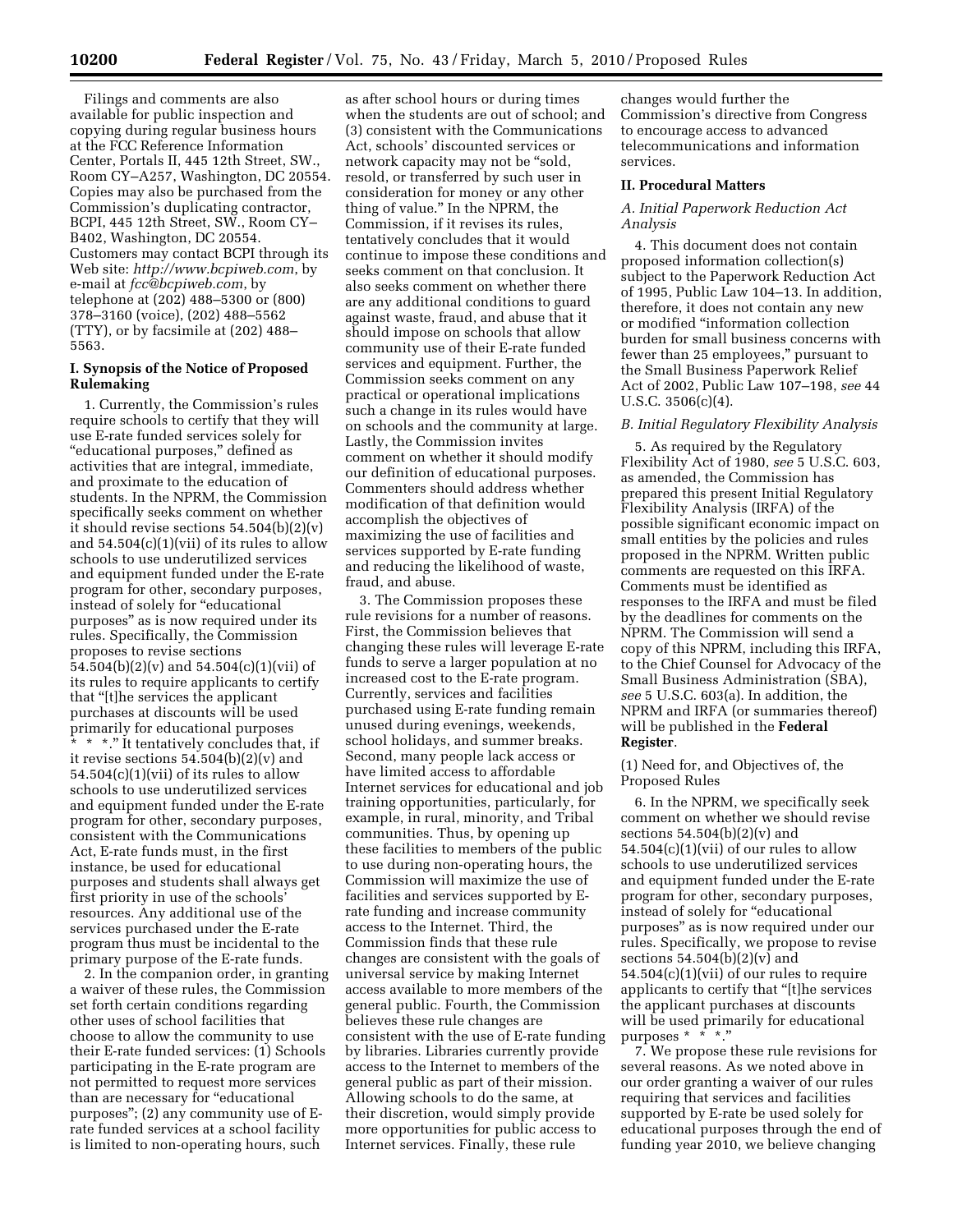these rules will leverage E-rate funds to serve a larger population at no increased cost to the E-rate program. Currently, services and facilities purchased using E-rate funding remain unused during evenings, weekends, school holidays, and summer breaks. Moreover, many people lack access or have limited access to affordable Internet services for educational and job training opportunities, particularly, for example, in rural, minority, and Tribal communities. Thus, by opening up these facilities to members of the public to use during non-operating hours, we will maximize the use of facilities and services supported by E-rate funding and increase community access to the Internet. Further, we find that these rule changes are consistent with the goals of universal service by making Internet access available to more members of the general public. We also believe these rule changes are consistent with the use of E-rate funding by libraries. Libraries currently provide access to the Internet to members of the general public as part of their mission. Allowing schools to do the same, at their discretion, would simply provide more opportunities for public access to Internet services. Finally, these rule changes would further the Commission's directive from Congress to encourage access to advanced telecommunications and information services.

#### (2) Legal Basis

8. The legal basis for the NPRM is contained in sections 1–4 and 254 of the Communications Act of 1934, as amended, 47 U.S.C. 151–154 and 254, and sections 0.91, 0.291, and 1.3 of the Commission's rules, 47 CFR 0.91, 0.291, and 1.3.

### (3) Description and Estimate of the Number of Small Entities to Which Rules Will Apply

9. The RFA directs agencies to provide a description of and, where feasible, an estimate of the number of small entities that may be affected by the proposed rules, if adopted. The RFA generally defines the term ''small entity'' as having the same meaning as the terms "small business," "small organization," and ''small governmental jurisdiction.'' In addition, the term "small business" has the same meaning as the term "small business concern'' under the Small Business Act. A small business concern is one that: (1) Is independently owned and operated; (2) is not dominant in its field of operation; and (3) satisfies any additional criteria established by the SBA. Nationwide, there are a total of approximately 22.4 million small businesses, according to SBA data. A

small organization is generally "any notfor-profit enterprise which is independently owned and operated and is not dominant in its field.'' Nationwide, there are a total of approximately 29.6 million small businesses, according to the SBA. A ''small organization'' is generally ''any not-for-profit enterprise which is independently owned and operated and is not dominant in its field.'' Nationwide, as of 2002, there were approximately 1.6 million small organizations. The term ''small governmental jurisdiction'' is defined generally as ''governments of cities, towns, townships, villages, school districts, or special districts, with a population of less than fifty thousand.'' Census Bureau data for 2002 indicate that there were 87,525 local governmental jurisdictions in the United States. We estimate that, of this total, 84,377 entities were ''small governmental jurisdictions.'' Thus, we estimate that most governmental jurisdictions are small.

10. Small entities potentially affected by the proposals herein include eligible schools and libraries and the eligible service providers offering them discounted services, including telecommunications service providers, Internet Service Providers (ISPs), and vendors of the services and equipment used for internal connections.

#### (a) Schools

11. As noted, "small entity" includes non-profit and small governmental entities. Under the schools and libraries universal service support mechanism, which provides support for elementary and secondary schools, an elementary school is generally "a non-profit institutional day or residential school that provides elementary education, as determined under state law.'' A secondary school is generally defined as ''a non-profit institutional day or residential school that provides secondary education, as determined under state law,'' and not offering education beyond grade 12. For-profit schools, and schools and libraries with endowments in excess of \$50,000,000, are not eligible to receive discounts under the program. Certain other statutory definitions apply as well. The SBA has also defined for-profit, elementary and secondary schools having \$7 million or less in annual receipts as small entities. In funding year 2007, approximately 105,500 schools received funding under the schools and libraries universal service mechanism. Although we are unable to estimate with precision the number of these additional entities that would

qualify as small entities under SBA's size standard, we estimate that fewer than 105,500 such schools might be affected annually by our action, under current operation of the program.

# (b) Telecommunications Service Providers

12. *Incumbent Local Exchange Carriers (LECs).* Neither the Commission nor the SBA has developed a size standard for small incumbent local exchange services. The closest size standard under SBA rules is for Wired Telecommunications Carriers. Under that size standard, such a business is small if it has 1,500 or fewer employees. According to Commission data, 1,311 incumbent carriers reported that they were engaged in the provision of local exchange services. Of these 1,311 carriers, an estimated 1,024 have 1,500 or fewer employees and 287 have more than 1,500 employees. Thus, under this category and associated small business size standard, we estimate that the majority of entities are small.

13. We have included small incumbent local exchange carriers in this RFA analysis. A "small business" under the RFA is one that, *inter alia*, meets the pertinent small business size standard (*e.g.*, a telephone communications business having 1,500 or fewer employees), and ''is not dominant in its field of operation.'' The SBA's Office of Advocacy contends that, for RFA purposes, small incumbent local exchange carriers are not dominant in their field of operation because any such dominance is not "national" in scope. We have therefore included small incumbent carriers in this RFA analysis, although we emphasize that this RFA action has no effect on the Commission's analyses and determinations in other, non-RFA contexts.

14. *Interexchange Carriers.* Neither the Commission nor the SBA has developed a definition of small entities specifically applicable to providers of interexchange services (IXCs). The closest applicable definition under the SBA rules is for wired telecommunications carriers. This provides that a wired telecommunications carrier is a small entity if it employs no more than 1,500 employees. According to the Commission's *2008 Trends Report*, 300 companies reported that they were engaged in the provision of interexchange services. Of these 300 IXCs, an estimated 268 have 1,500 or fewer employees and 32 have more than 1,500 employees. Consequently, the Commission estimates that most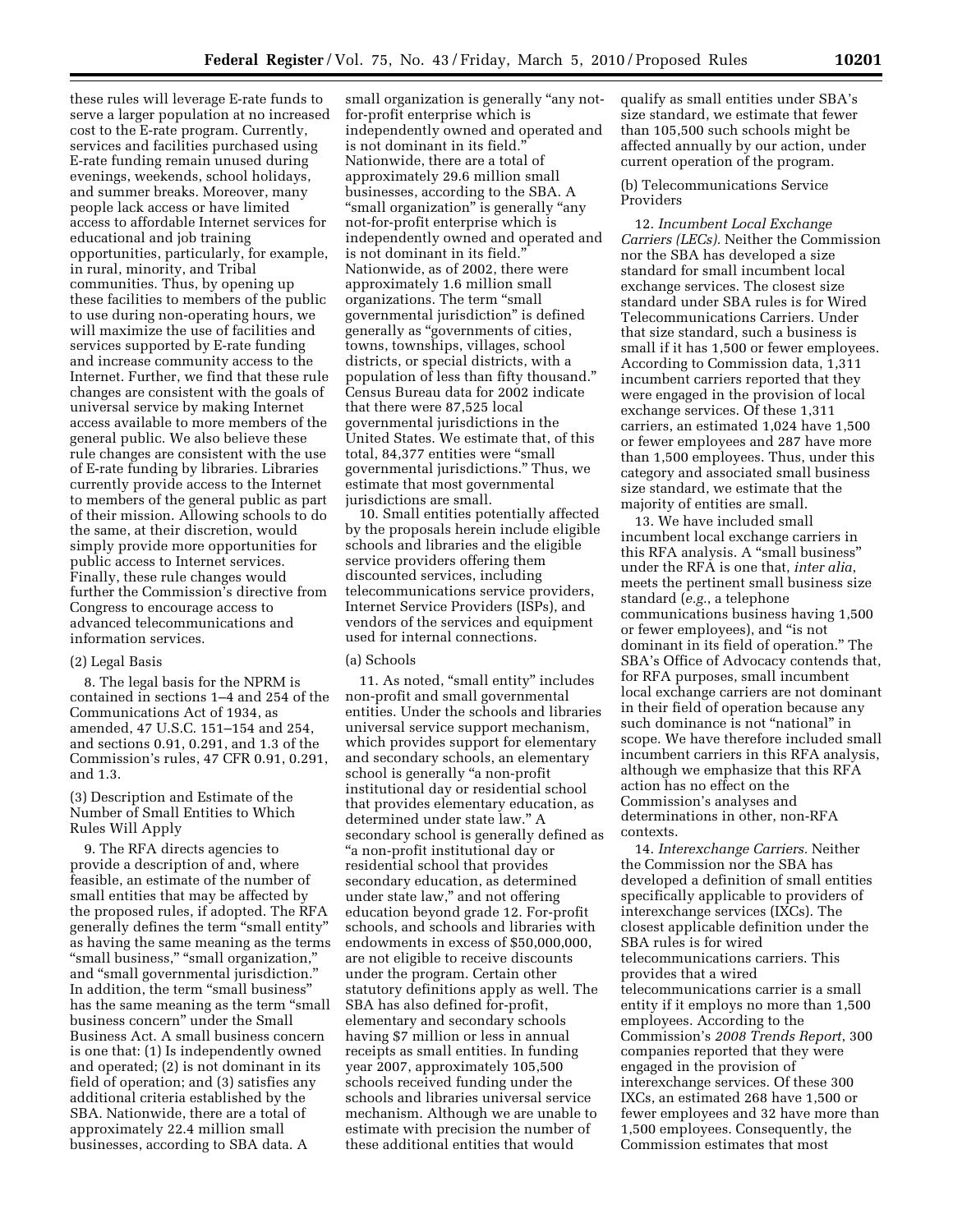providers of interexchange services are small businesses.

15. *Competitive Access Providers.*  Neither the Commission nor the SBA has developed a definition of small entities specifically applicable to competitive access services providers (CAPs). The closest applicable definition under the SBA rules is for wired telecommunications carriers. This provides that a wired telecommunications carrier is a small entity if it employs no more than 1,500 employees. According to the *2008 Trends Report*, 1,005 CAPs and competitive local exchange carriers (competitive LECs) reported that they were engaged in the provision of competitive local exchange services. Of these 1,005 CAPs and competitive LECs, an estimated 918 have 1,500 or fewer employees and 87 have more than 1,500 employees. Consequently, the Commission estimates that most providers of competitive exchange services are small businesses.

16. *Wireless Telecommunications.*  Neither the Commission nor the SBA has developed a definition of small entities specifically for wireless telephony. The closest definition is the SBA definition for Wireless Telecommunications Carriers (except Satellite). Under this definition, a cellular licensee is a small entity if it employs no more than 1,500 employees. According to the *2008 Trends Report*, 434 providers classified themselves as providers of wireless telephony, including cellular telecommunications, Personal Communications Service, and Specialized Mobile Radio (SMR) Telephony Carriers. Of these 434 wireless telephony providers, an estimated 222 have 1,500 or fewer employees and 212 have more than 1,500 employees. Consequently, the Commission estimates that more than half of the providers of wireless telephony services are small businesses.

17. *Other Wireless Services.* Neither the Commission nor the SBA has developed a definition of small entities specifically applicable to wireless services other than wireless telephony. The closest applicable definition under the SBA rules is again that of Wireless Telecommunications (except Satellite), under which a service provider is a small entity if it employs no more than 1,500 employees. According to the *2008 Trends Report*, 69 providers classified themselves as wireless data carriers or other mobile service providers. Of these 69 providers, an estimated 65 have 1,500 or fewer employees and 4 have more than 1,500 employees. Consequently, the Commission estimates that most providers of

wireless services other than wireless telephony are small businesses.

18. *Paging and Messaging Service Providers.* In the *Paging Third Report and Order*, we developed a small business size standard for ''small businesses'' and ''very small businesses'' for purposes of determining their eligibility for special provisions such as bidding credits and installment payments. A "small business" is an entity that, together with its affiliates and controlling principals, has average gross revenues not exceeding \$15 million for the preceding three years. Additionally, a "very small business" is an entity that, together with its affiliates and controlling principals, has average gross revenues that are not more than \$3 million for the preceding three years. An auction of Metropolitan Economic Area licenses commenced on February 24, 2000, and closed on March 2, 2000. Of the 985 licenses auctioned, 440 were sold. Fifty-seven companies claiming small business status won. In addition, at present, there are approximately 24,000 Private-Paging site-specific licenses and 74,000 Common Carrier Paging licenses. Finally, according to Commission data, 281 carriers reported that they were engaged in the provision of paging services, messaging services, or other mobile services. Of those, the Commission estimates that 279 are small, under the SBA-approved small business size standard.

# (c) Internet Service Providers

19. The 2007 Economic Census places these firms, whose services might include voice over Internet protocol (VoIP), in either of two categories, depending on whether the service is provided over the provider's own telecommunications facilities (*e.g.*, cable and DSL ISPs), or over client-supplied telecommunications connections (*e.g.*, dial-up ISPs). The former are within the category of Wired Telecommunications Carriers, which has an SBA small business size standard of 1,500 or fewer employees. The latter are within the category of All Other Telecommunications, which has a size standard of annual receipts of \$25 million or less. The most current Census Bureau data for all such firms, however, are the 2002 data for the previous census category called Internet Service Providers. That category had a small business size standard of \$21 million or less in annual receipts, which was revised in late 2005 to \$23 million. The 2002 data show that there were 2,529 such firms that operated for the entire year. Of those, 2,437 firms had annual receipts of under \$10 million, and an additional 47 firms had receipts of

between \$10 million and \$24,999,999. Consequently, we estimate that the majority of ISP firms are small entities.

### (d) Vendors of Internal Connections

20. *Telephone Apparatus Manufacturing.* The Census Bureau defines this category as follows: ''This industry comprises establishments primarily engaged in manufacturing wire telephone and data communications equipment. These products may be standalone or boardlevel components of a larger system. Examples of products made by these establishments are central office switching equipment, cordless telephones (except cellular), PBX equipment, telephones, telephone answering machines, LAN modems, multi-user modems, and other data communications equipment, such as bridges, routers, and gateways.'' The SBA has developed a small business size standard for Telephone Apparatus Manufacturing, which is: All such firms having 1,000 or fewer employees. According to Census Bureau data for 2002, there were a total of 518 establishments in this category that operated for the entire year. Of this total, 511 had employment of under 1,000, and an additional 7 had employment of 1,000 to 2,499. Thus, under this size standard, the majority of firms can be considered small.

21. *Radio and Television Broadcasting and Wireless Communications Equipment Manufacturing.* The Census Bureau defines this category as follows: ''This industry comprises establishments primarily engaged in manufacturing radio and television broadcast and wireless communications equipment. Examples of products made by these establishments are: transmitting and receiving antennas, cable television equipment, GPS equipment, pagers, cellular phones, mobile communications equipment, and radio and television studio and broadcasting equipment.'' The SBA has developed a small business size standard for Radio and Television Broadcasting and Wireless Communications Equipment Manufacturing, which is: all such firms having 750 or fewer employees. According to Census Bureau data for 2002, there were a total of 1,041 establishments in this category that operated for the entire year. Of this total, 1,010 had employment of under 500, and an additional 13 had employment of 500 to 999. Thus, under this size standard, the majority of firms can be considered small.

22. *Other Communications Equipment Manufacturing.* The Census